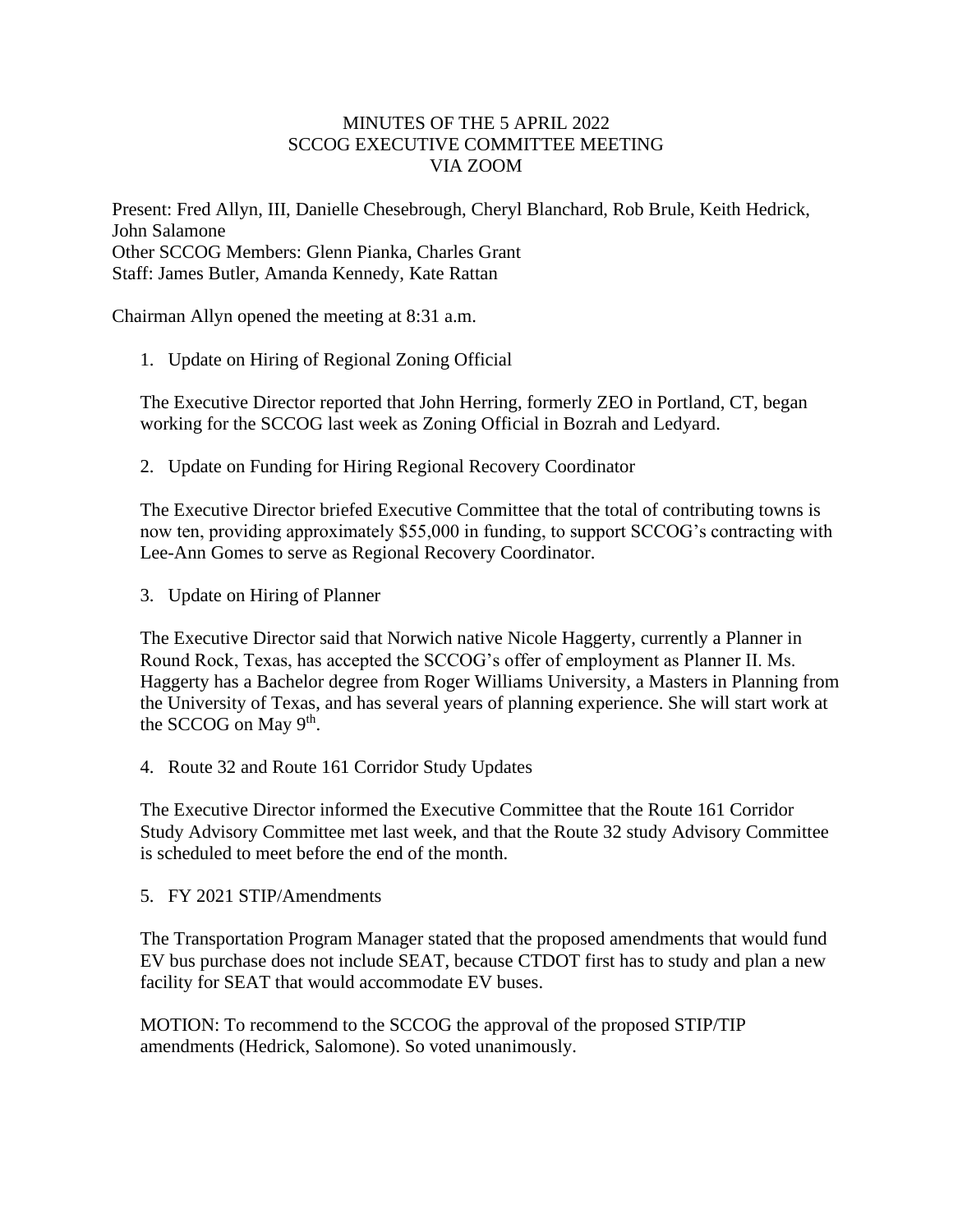## 6. Proposed UPWP Amendment

The Executive Director stated that he has discussed with CTDOT a proposed amendment to the SCCOG's UPWP that would include his new position as Senior Advisor after he retires on July  $1<sup>st</sup>$ . The position was not contemplated when the UPWP was drafted last spring.

Motion: To recommend to the SCCOG the proposed amendment to the SCCOG FY 2022- 2023 UPWP, reflecting the creation of the Senior Advisor position beginning July 1, 2022 (Blanchard, Chesebrough). So voted unanimously.

7. Resolution No. 22-2, On Conformity with the Clean Air Act Ozone

The Executive Director explained the SCCOG annually adopts such a resolution, after CTDOT conducts an air quality conformity analysis of the region's Metropolitan Transportation Plan (MTP) and TIP as required by the Federal Clean Air Act Amendments (CAAA). The Transportation Program Manager stated that the resolution and conformity analysis will be the subject of a public hearing at the SCCOG's April 20<sup>th</sup> meeting.

MOTION: To recommend to the SCCOG the approval of Resolution No. 22-2, On Conformity with the Clean Air Act Ozone (Salomone, Hedrick). So voted unanimously.

8. Legislative Issue Discussion

SCCOG Legislative Committee Chairman Grant discussed with the Executive Committee the lack of funding for municipal revenue sharing grants this year and next year, and HB 5002 which would have expanded grants to municipalities in lieu of tax payments by the State, which did not make it past public hearing.

9. Request to Address SCCOG by Eversource and Orsted

The Executive Committee agreed to hear an update from Eversource and Orsted at the April meeting if they are ready to do so.

10. Other

The Executive Director informed the Executive Committee that staff was preparing a grant application for Community Project Funding form Congressman Courtney's office, which if funded, would be used for drainage improvements and rehabilitation of the SCCOG's driveway and parking lot. The Executive Committee expressed their support for this grant application.

The Executive Director asked if the Executive Committee still wished to hold the April COG meeting as a hybrid meeting, allowing in-person attendance, and the Executive Committee confirmed that it wished to do so.